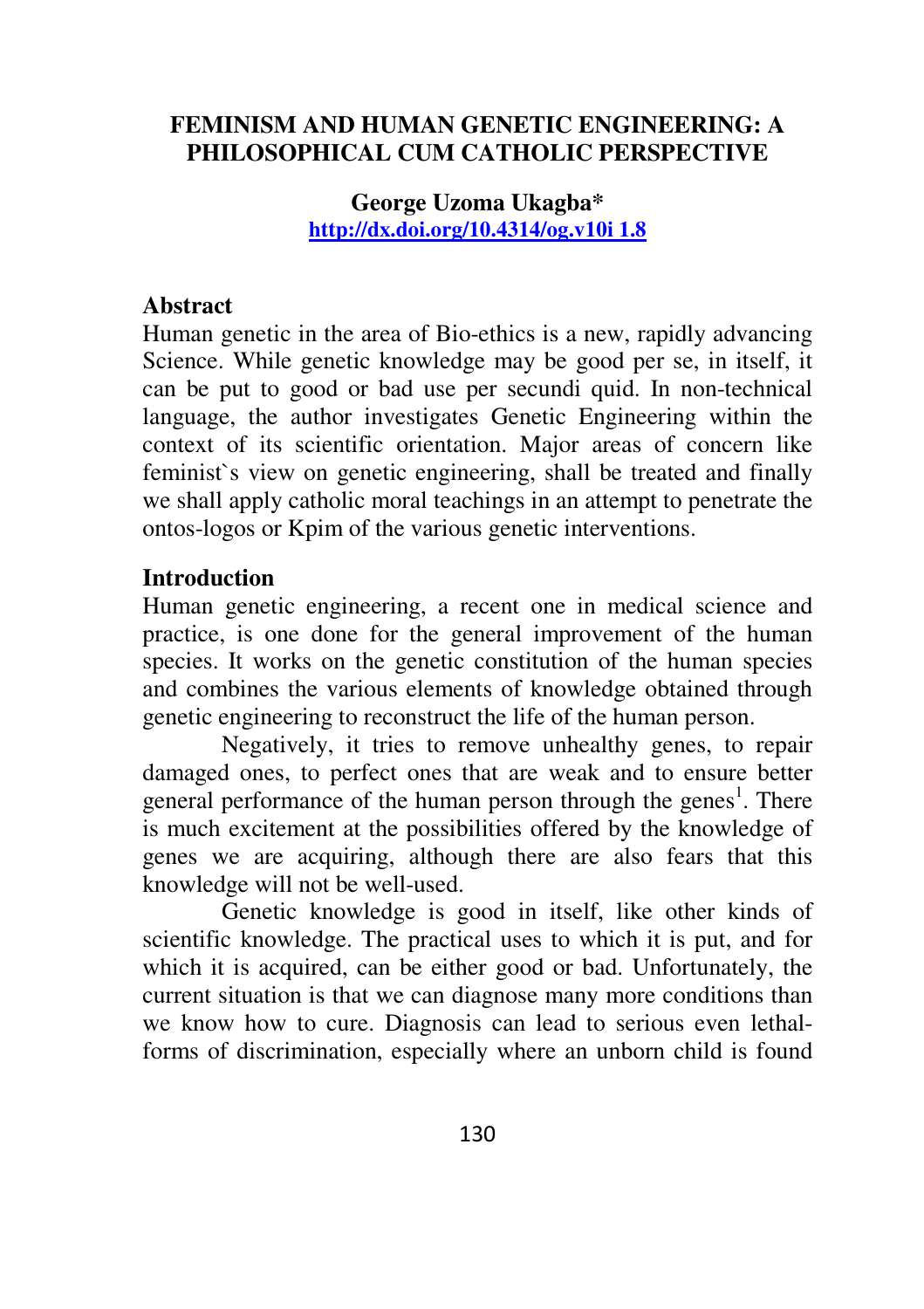to have an abnormal gene or where women are raped and *ipso-facto* infected with HIV condition.

This article therefore deals with women`s response to genetic engineering and a critique of this response in the light of catholic moral theory and the principle of non-contradiction.

#### **Background Science**

In historical parlance, the body of us started as a single cell, when we were first conceived. Presently, we are made up of billions of cells, which come in very different kinds. Some are blood cells, some are brain cells, and some are bone marrow cells. Watt observes that: "most of our cells contain the same information, which is found in the genes; however this information is used in different ways in different cells"<sup>2</sup>.

A gene is a piece of information or `recipe` for making a protein. Genes are made of a chemical called DNA. DNA is stored in packages called `chromosomes`, on which the genes are located. Chromosomes come in 23 pairs, and one of each pair is inherited from each of our parents. Unlike other cells, sperm and ova (eggs) have, at some stages, one of each chromosome rather than a pair of each kind. When the sperm and ovum come together at conception, a new human being is created who has 46 chromosomes: two of each kind. This new human being is the zygote, or one-cell embryo.

As the embryo grows in the body of its mother, its cells are constantly dividing. At first these cells are not committed to forming one part of the body rather than another. Cells can even separate off from the rest of the embryo to form a new embryo: a twin brother or sister .However, as time goes on the embryonic cells become more and more specialized into the different types of cell which the older human being needs. Some genes are switched on and others switched off, depending on what is needed by the part of the body affected. Genes work as part of the cell, and cells work as part of the body as a whole, to keep it functioning as it should.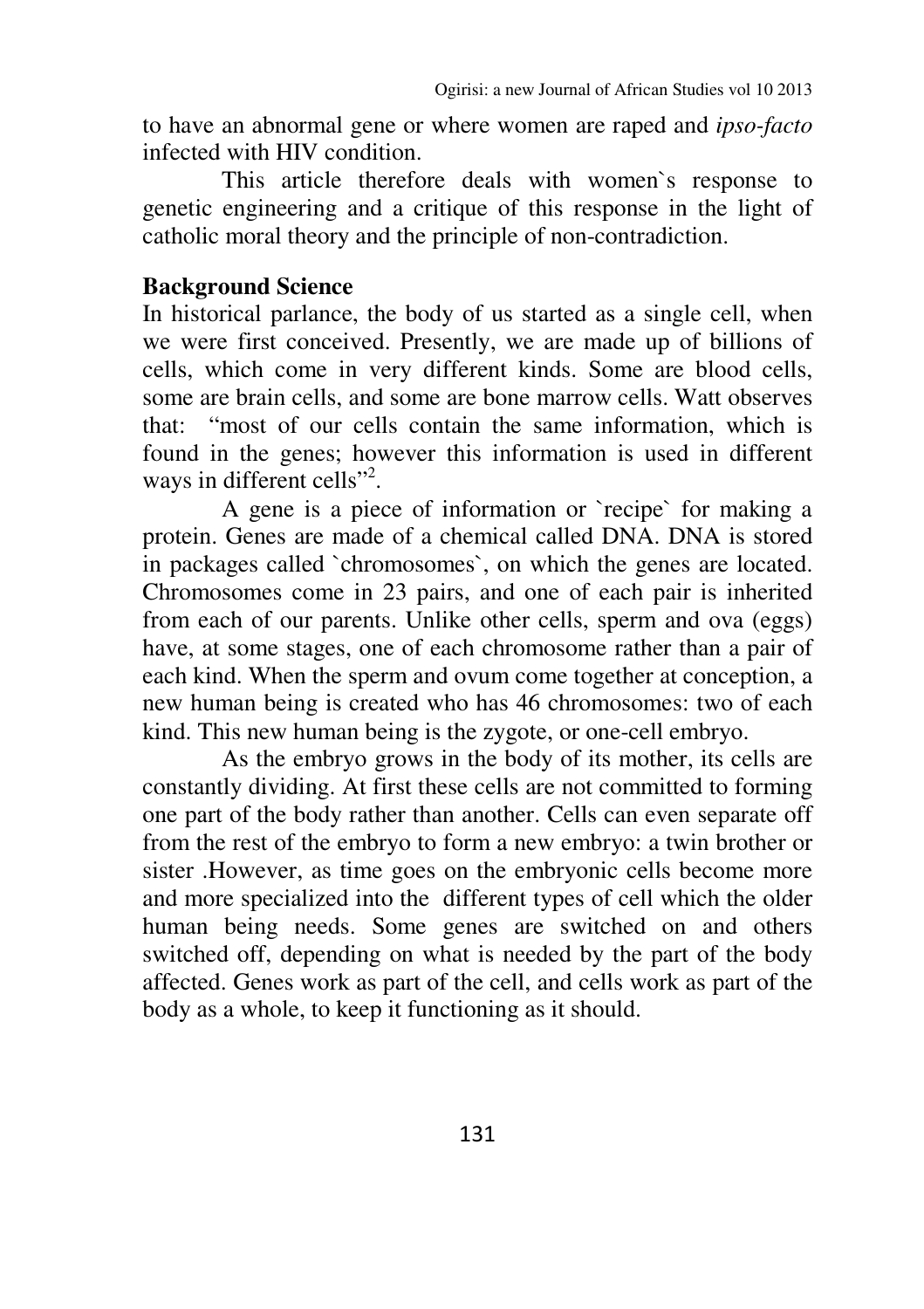Ukagba: Feminism and Human Genetic Engineering

### **Disorders in Genetic Constitution**

It has been proven that the features of our parents may be passed to us through the genes we inherit from them. Both positive and negative (weakness) features are inheritable. For instance, our organs of sight or hearing or taste may be bad, or we may be prone to develop diabetes Miletus or heart disease in later life, as our parents have done.

 For many conditions there is both a genetic component (which may involve a number of genes) and a strong environmental component. Certain diseases which` run in the family` can be developed if we have a certain kind of life style (modus Vivendi). For example, if diabetes runs in our family, as it presently does, we may be much more likely to develop it ourselves if we consume lots of fizzy drinks, starchy food and very ripped fruits or concentrated sugar.

Many conditions are caused by a number of genes interacting with the environment. However, some conditions, such as cystic fibrosis, are caused by only one defective gene. Watt is the view that,

> Cystic fibrosis involves a mutation in the gene responsible for forming a protein whose absence causes chest infections, and eventual damage to the lungs. Cystic fibrosis is a recessive condition, which means that to be affected we need to inherent copies of the faulty gene from both our parents<sup>3</sup>.

Our parents may not themselves be affected, but may be carriers, so that some of their children are affected. Other diseases such as Huntington`s are dominant, which means that we would be affected even if we had only one copy of the faulty gene, inherited from one of our parents.

## **Circumventing Genetic Disorders**

Modern medicine has suggested various ways of preventing genetic disorders like cystic fibrosis, diabetics, Parkinson, sickle cell or other acquired illness like HIV and cancer etc. Among the various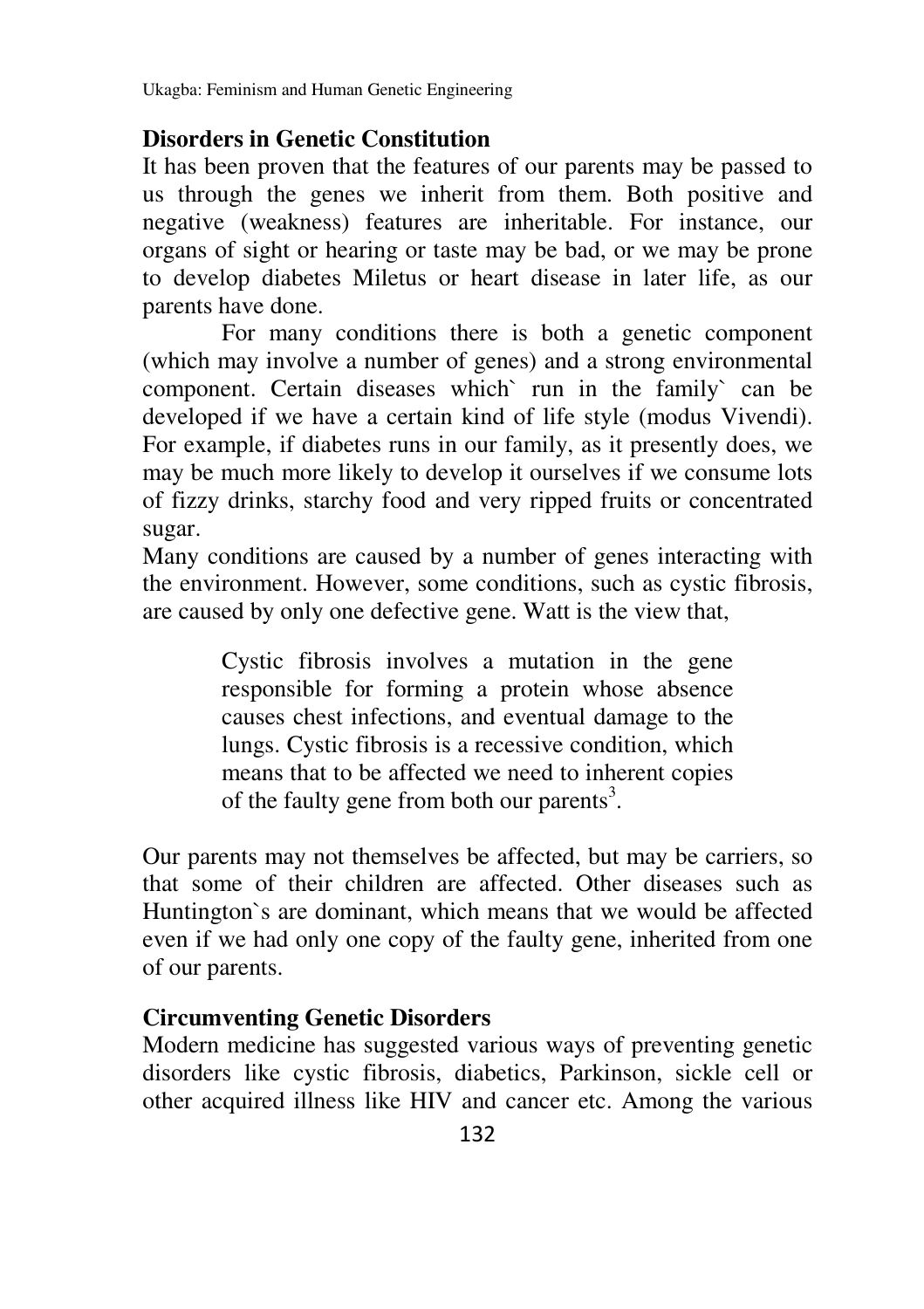suggestions is not having a child if one finds that one is a carrier. In principle, this could be a worth-while option, depending on how we go about it. We could, for instance, take into account our carrier status in deciding who (or if) to marry. Or a couple who are already married could choose to avoid conception through natural family planning, so that they do not have intercourse at times when the women are fertile. Whether a couple have reason to avoid conceiving a child who has a high chance of having some genetic condition will depend, for instance, on whether they are able to meet the child`s needs.

However, what geneticists often mean by `preventing` conditions such as *cystic fibrosis* is screening for the condition in the womb, and aborting any baby found to be affected. There are very serious moral reasons against this as we shall discuss later. Someone with cystic *fibrosis* has as much right to live as anyone else. Instead of taking the life of a child because he or she has some medical problem, we should do our best to help the child to have as good a life as he or she can.

#### **Possible Cure**

Is it possible to treat those with *cystic fibrosis*? There are some treatments currently available, but non which bring about total cure. A person born with such genetic disorders can expect to live no more than three or four decades, unless better treatments can be found. Recently, a new way of dealing with these disorders and other inherited conditions, has been discovered i.e.; by giving the patient a normal copy of the defective gene.

Gene therapy is a way of treating disease by delivering genes to affected cells. Scientists are working on the possibility of replacing an abnormal with a normal gene at the very same site on the chromosome. It may be possible also to build an artificial human chromosome with the normal gene already on it .This could be a way of avoiding the disruption of the work of existing DNA, it could also enable large amounts of new DNA to be delivered to the cell. So far, however, gene therapy has focussed on adding the gene to the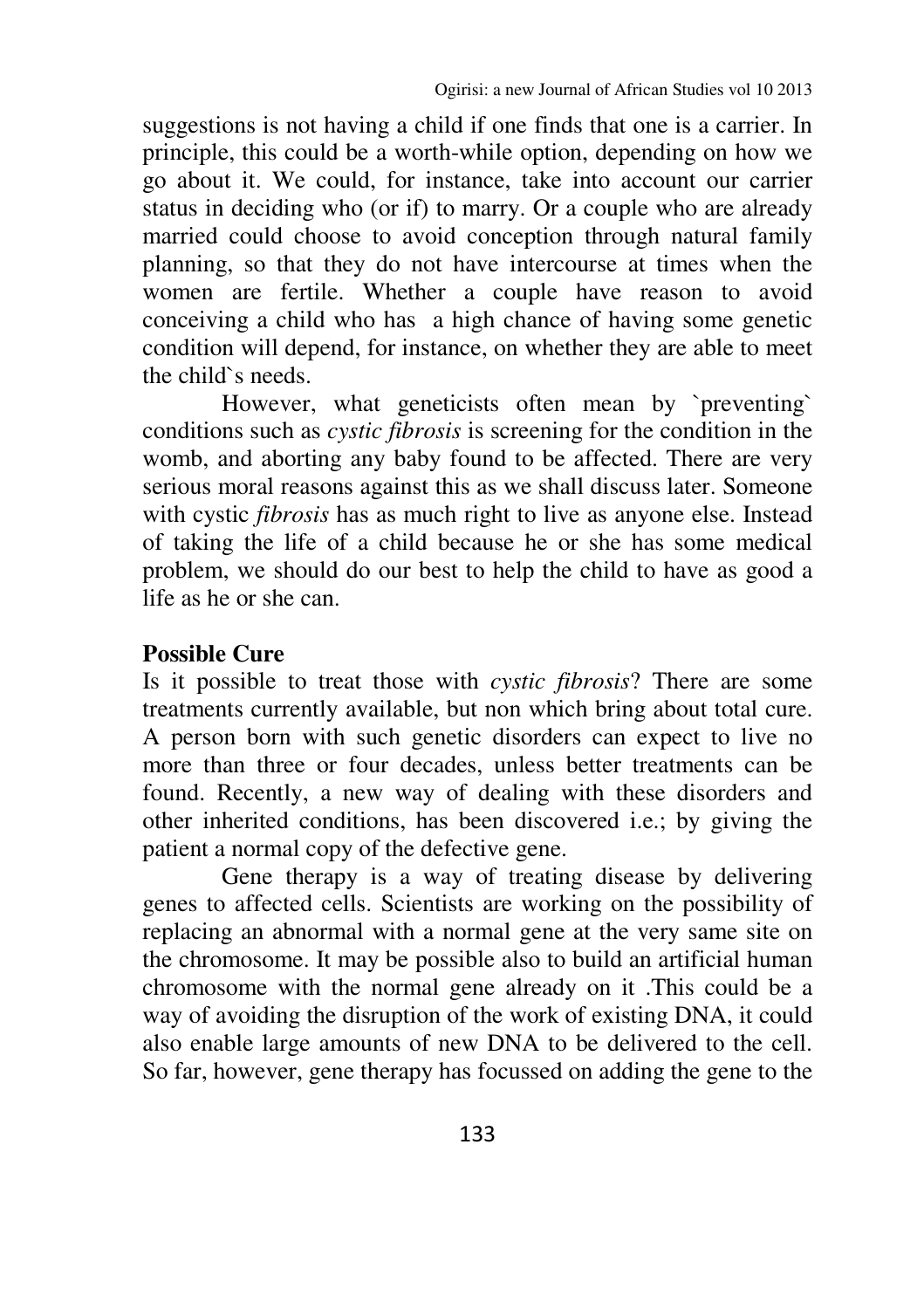DNA on existing chromosomes, in the hope that where it attaches, it will do good and not harm.

Two major type of gene therapy have been discovered as possible ways of treating genetic disorders: Germ-line and Somatic gene therapy. Germ-line gene therapy is generally directed towards affecting in one way or another future generation, and not just an individual patient. On the occasion of its pragmatic realization, its positive or negative effects would be inherited by subsequent generations.

Germ-line therapy would probably be carried out in connection with *in vitro* fertilization (IVF) [creating a 'test-tube baby' in the laboratory].This would itself raise serious moral problems, as we shall be discussing later in this work. It is obvious that many scientists and doctors agree that germ-line therapy is too dangerous to consider at the present time.

"Somatic gene therapy", on the other hand, according to Watt ...involves a genetic alteration which is aimed at affecting only an individual patient...there might, in some cases, be a risk of affecting the germ-line cells, and hence the patient`s descendent, however, this would not be the intention "4. Somatic therapy can be carried out on children, including unborn children. Despite its drawback, encouraging results have been seen in some areas, for example, in helping blood vessels to grow in the legs of patients who would other-wise have needed amputations (e.g. diabetic patients).

In future, somatic therapy may become a standard form of treatment both for inherited diseases and acquired diseases such as cancer and AIDS. It is even possible that genetic intervention could be extended towards the enhancement of normal human features e.g. height, beauty or intelligence. Apart from the treatment of genetic disorders, genetic engineering has led to other experimentation like cloning and stem-cell researches, artificial insemination.

Cloning is the reproduction of the same examples of the embryo such that one copy has exactly same biological constitution like the others. This portends to bring in a revolution in medical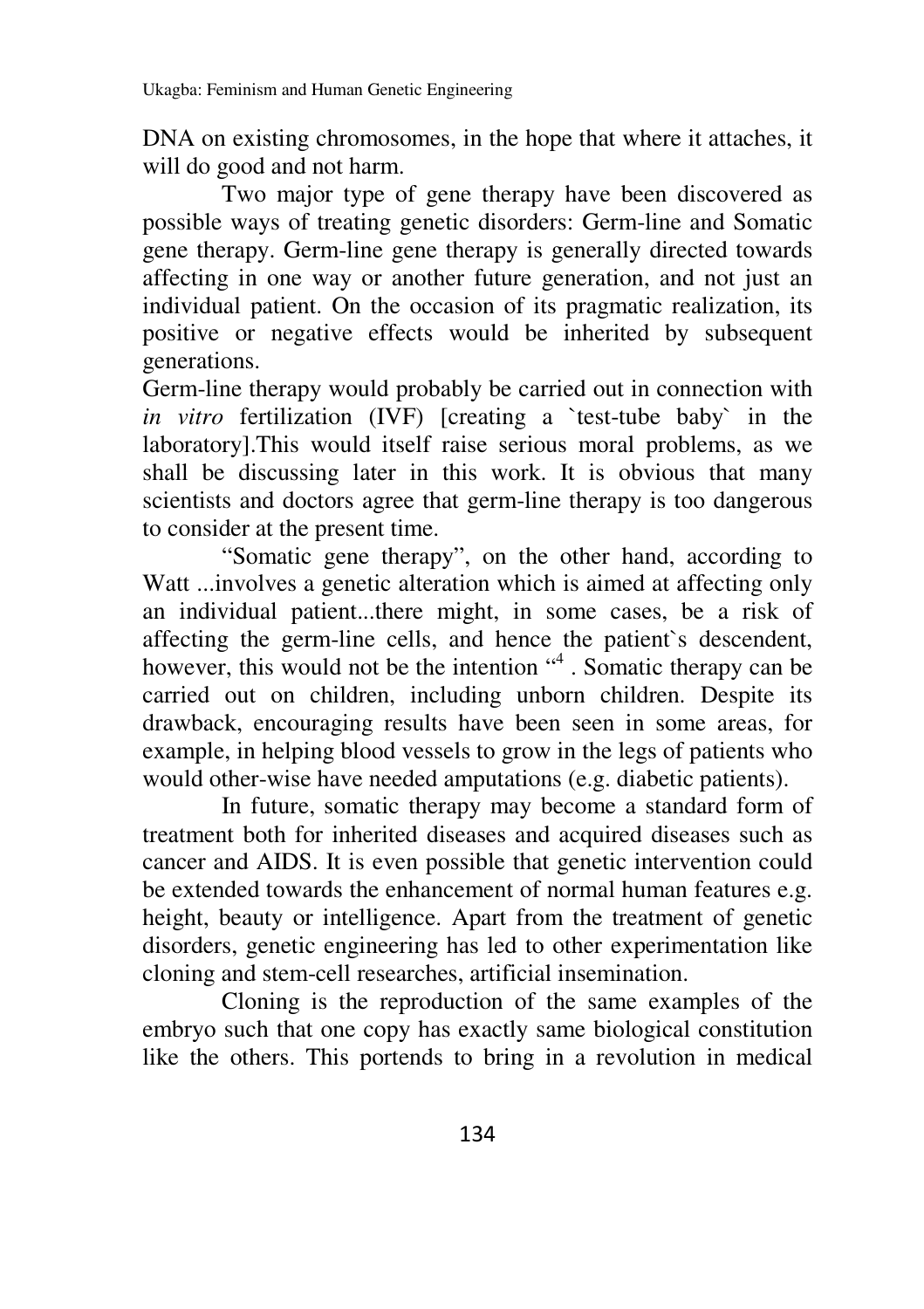sciences as one could replace not only parts, but even whole organisms and entire beings with their clones<sup>5</sup>.

In Vitro Fertilization by which eggs from one woman are fertilized by sperms from any man in an artificial womb in the laboratory. Sperm and ovum banks now exist to ensure constant supplies. This is contrasted to In Utero Fertilization, the fertilization of the embryo through the natural copulation process.

ARTIFICIAL INSEMINATION: In this process, the fertilised foetus is transferred to any woman: the original owner of the egg if at her demand, to a woman for her choice of agreement. The latter case is surrogate motherhood in which the surrogate or borrowed mother carries and delivers the baby for the legal mother. Recall the 1968 case of the surrogate mother Mary Bett Whitehead of New Jersey who refused to relinquish her biological daughter, and thereby sparked up a landmark count case in the United States. Transfer and/or freezing of Embryos now permit people to decide on which type of baby, when and how to have such babies and meanwhile allow technicians to experiment.

STEM CELLS research is the rediscovery of the root cells that constitute the human body or the bodies of other organism. Stem Cells are versatile cells in the body which are both able to renew themselves and to produce more specialized cells. They can therefore be used to repair damaged human organs or tissue and perhaps, in the future, to grow up organs outside the body. There are, however, possible dangers of stem cell use in transplantation. These dangers include causing cancer, and rejection of `foreign` stem cells by the body of the patient.

#### **Feminism, Discrimination and Human Genetic Engineering**

Female sexuality in its entire ramification has been subjected to particular scientific and moral scrutiny throughout modernity. It has also constituted a central concern in feminist struggles. While the first women's movement that emerged in the last decades of the  $19<sup>th</sup>$ century prioritized the fight for civic and political equality for women, sexuality and right over their bodies nevertheless constitute an important area for the critique of existing gender relation $6$ .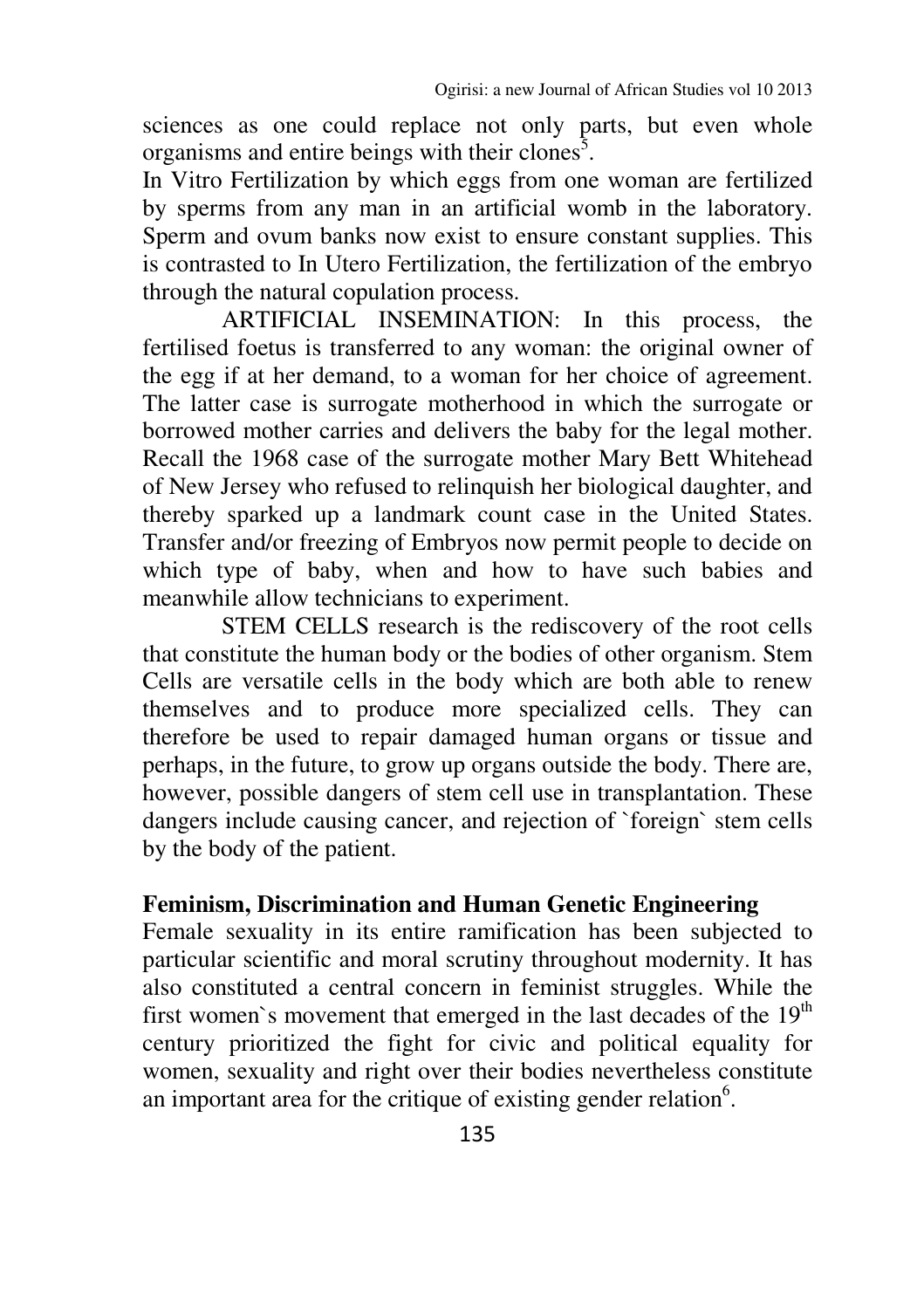Feminists are divided over these latest advances in genetic cum reproductive technology. Like every novel thing, it is still shrouded in secrecy. One obvious fact however fact however is that feminists presently are engage with issues bordering on justice, on fair treatment and right not only to be seen but equally to be heard. These rights include amongst others, reproductive right. Demand for their reproductive right is part of the general demand for justice<sup>7</sup>.

It is pertinent to observe that women are victims of various discriminations: rape, unwanted pregnancies, poverty, venereal diseases and some genetic disorders. Over and above this, they are equally socially and psychologically discriminated on non-fertility ground, since most of the above happen in and around their bodies, most feminists have come to the conclusion that solutions to their problem must lie in their hands and should therefore not allow any patriarchal interest to have control over their bodies.

New techniques of In Vitro fertilization are an extension of women's choice to have babies where order-wise it would have been difficult. Again, this is often useful to women who became infertile because of infection from an IUD contraceptive. In cases of rape leading to pregnancies where the foetuses are diagnosed for some genetic disorders, gene therapy intervention could be used to abort such foetus and more women under this category are gradually embracing this new age phenomenon. It is equally obvious that Artificial Insemination offers a welcome chance for women to conceive independently of a relationship with a man.

In the case of cloning for birth, some feminists have endorsed this so that those women who carry certain genetic disorders can have unaffected children, those who are totally infertile-women with no ova- to have a child to whom they are genetically related.

It has been suggested by Watt (2001:16) that some feminists might want to produce a child by cloning in order to `replace` a dead child with a clone who would be her identical twin. Others want to produce a clone of someone who had some desired features such as high intelligence, or musical ability. Others again might want to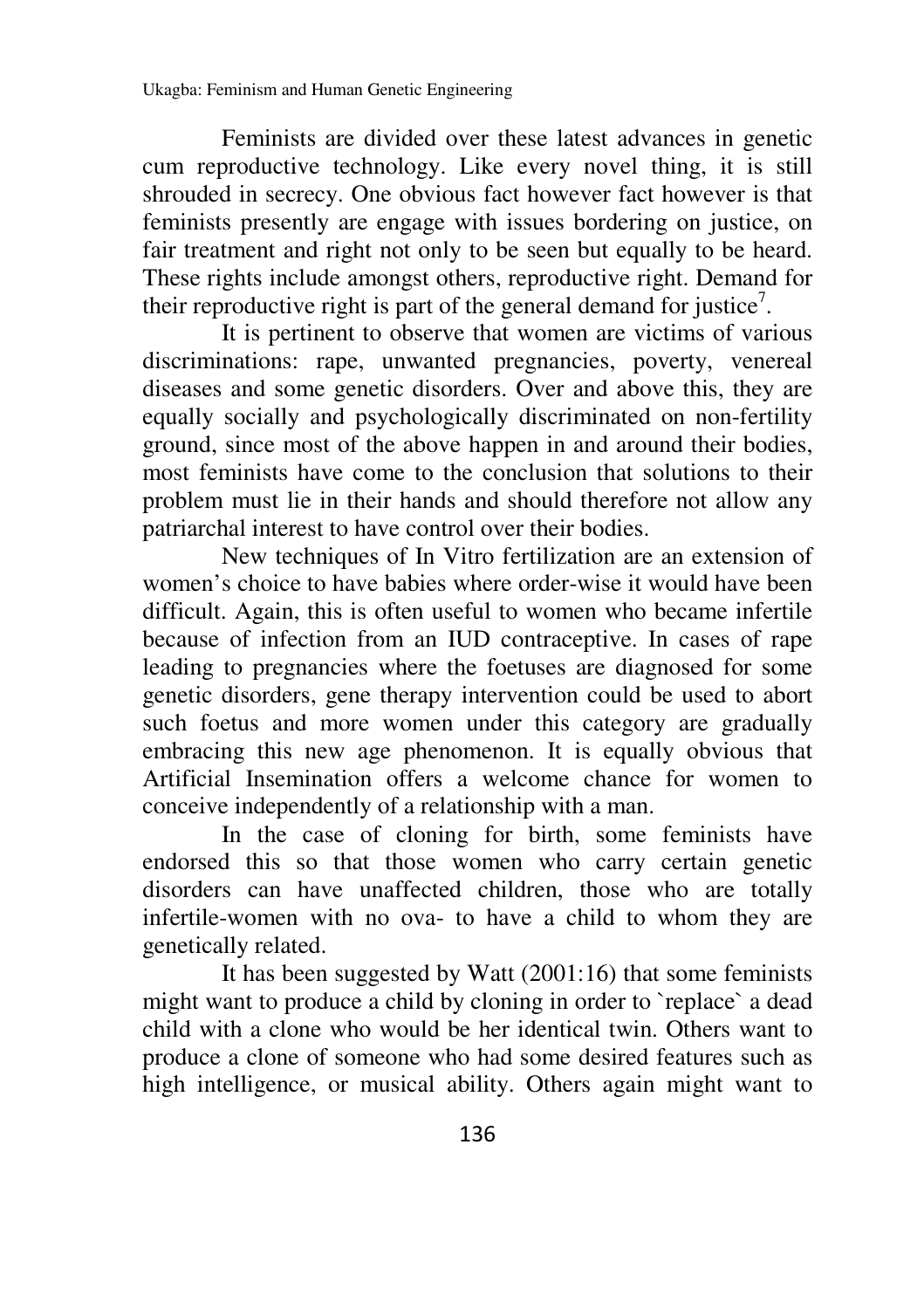clone themselves- perhaps thinking that they would `live on` after death in their clone<sup>8</sup>.

## **The Morality of Genetic Engineering in the Light of Catholic Thought**

It is the considered view of Iroegbu that: "the general objective of gene research is the acquisition of more and specialised knowledge about the genetic constitution of the human body". He insists... that this knowledge ought to enable us arrive at more precise information that would be useful in the (re)construction of life, treatment of disease, and maintenance of health<sup>9</sup>. Gene research studies man in view of doing good to man and his existential universe.

Like all innovation, genetic engineering stuff is fraught with difficulties, complications, dangers and risks. The task before us all scientist, ethicist and consumer lay person, is to understand the issues at stake, weigh the risks ascertain that we are not being plunged into a waterloo of medical genetic abyss or extravaganza. While we must let science advance, that advancement must be veridique, proper and sustainable. Science at all levels must be at the service, not enslavement of humanity. As the present president of United States B. Obama stressed on yahoo news of  $10^{th}$  of March 2009 during the opening up of stem cell work-science inquires:' Our government has forced what i believe is a false choice between sound science and moral values". He went on to approve federal funding for stem cell research. This action of the new president will, in effect, allow scientists to create their own guidelines without proper moral restraint.

Opponents saw it however, differently, a defeat for morality in the most basic question of life and death. Opinions on this issue differ.

 What is the position of the Catholic thought in this regard and in the light of non-contradiction philosophically speaking? The Catholic thought as presented by various church men in different encyclicals and documents, is not opposed, in principle, to trying to promote genetic health. Whether this is right or wrong, in specific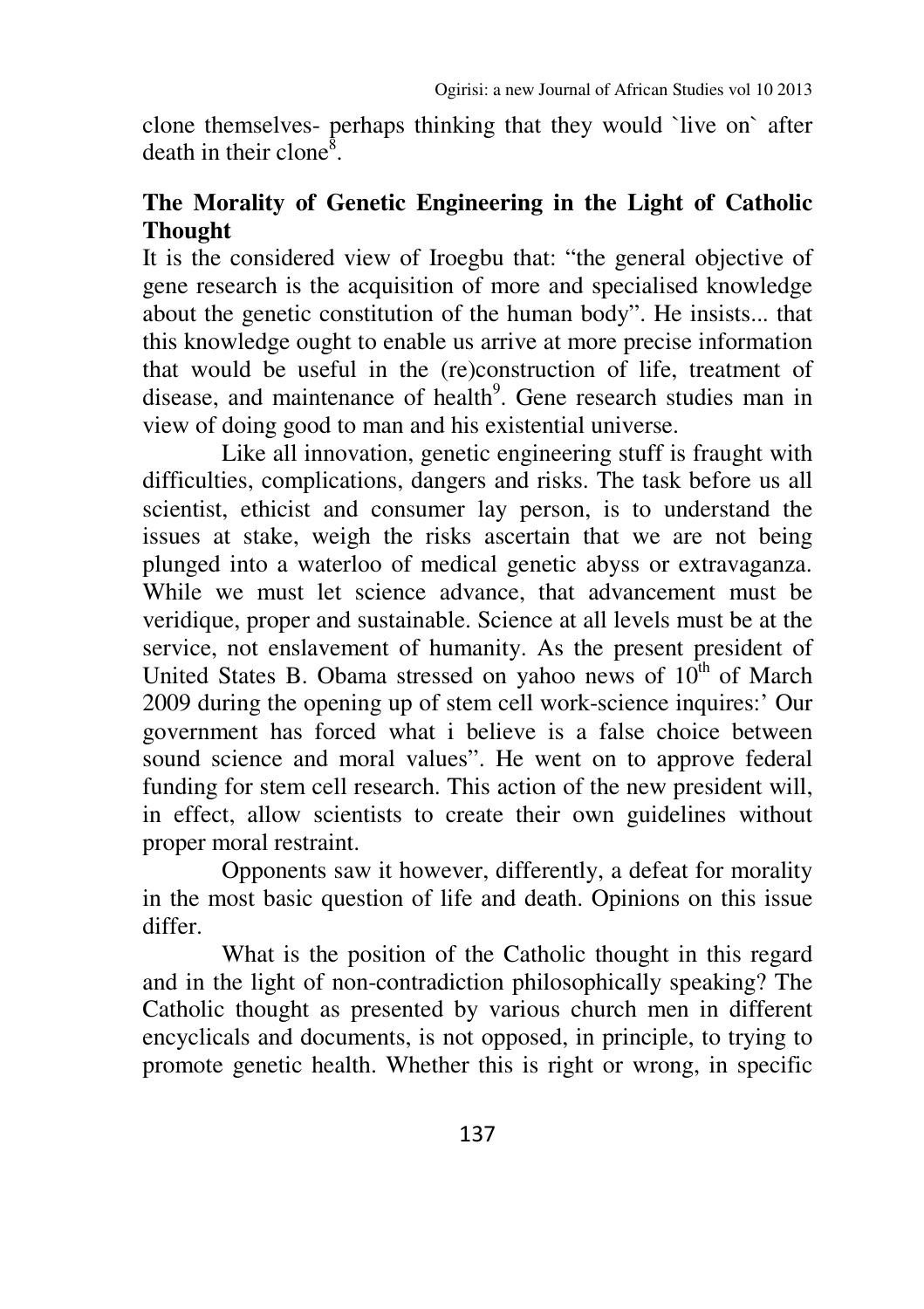cases, will depend on how we go about. Pius X111 calls attention to the fact by insisting that,

> It is not wrong, in principle, to tell those who carry genetic disorders the risk of passing on those disorders to any future child. However, it would be wrong to deprive those who carry genetic disorders of their right to get married and start a family<sup>10</sup>

It would be even more wrong to encourage couples to screen their children before they are born, and abort any child who has a certain disorder<sup>11</sup>. The disabled have the same right to live as anyone else; they should be lovingly welcomed and supported by their families, and the rest of society.

## **Respecting the Human Embryo**

The Catholic Church teaches that all human beings, of whatever age, should be respected as 'persons' i.e., as being with full human dignity and rights. Even if we may not be sure if the very early embryo is a person, we should behave as if it were $12$ .

In practice, many church documents assume that the embryo is a person from conception. Certainly, the embryo, in catholic teaching, should always be treated as a person: a human being with a human soul. Philosophically, a human person is not just the soul, and not just the body, but is both physical and spiritual. The soul is the form of the body or life principle –i.e.; it makes the body alive. Because the human person is not just the soul, but it is also the body, we harm the person if we harm his or her living body. To quote a papal statement on genetics: "...in the body and through the body, one touches the person itself, in its concrete reality"<sup>13</sup>.

Obviously, this being the case, some genetic interventions can be ruled out at once. To produce a clone embryo so as to destroy it and use its cells in transplantation would be very wrong indeed. It would tantamount to treating the embryo as an object: as a means to an end. The same would apply to any intervention where the embryo was, or might be, deliberately destroyed- for example, germ-line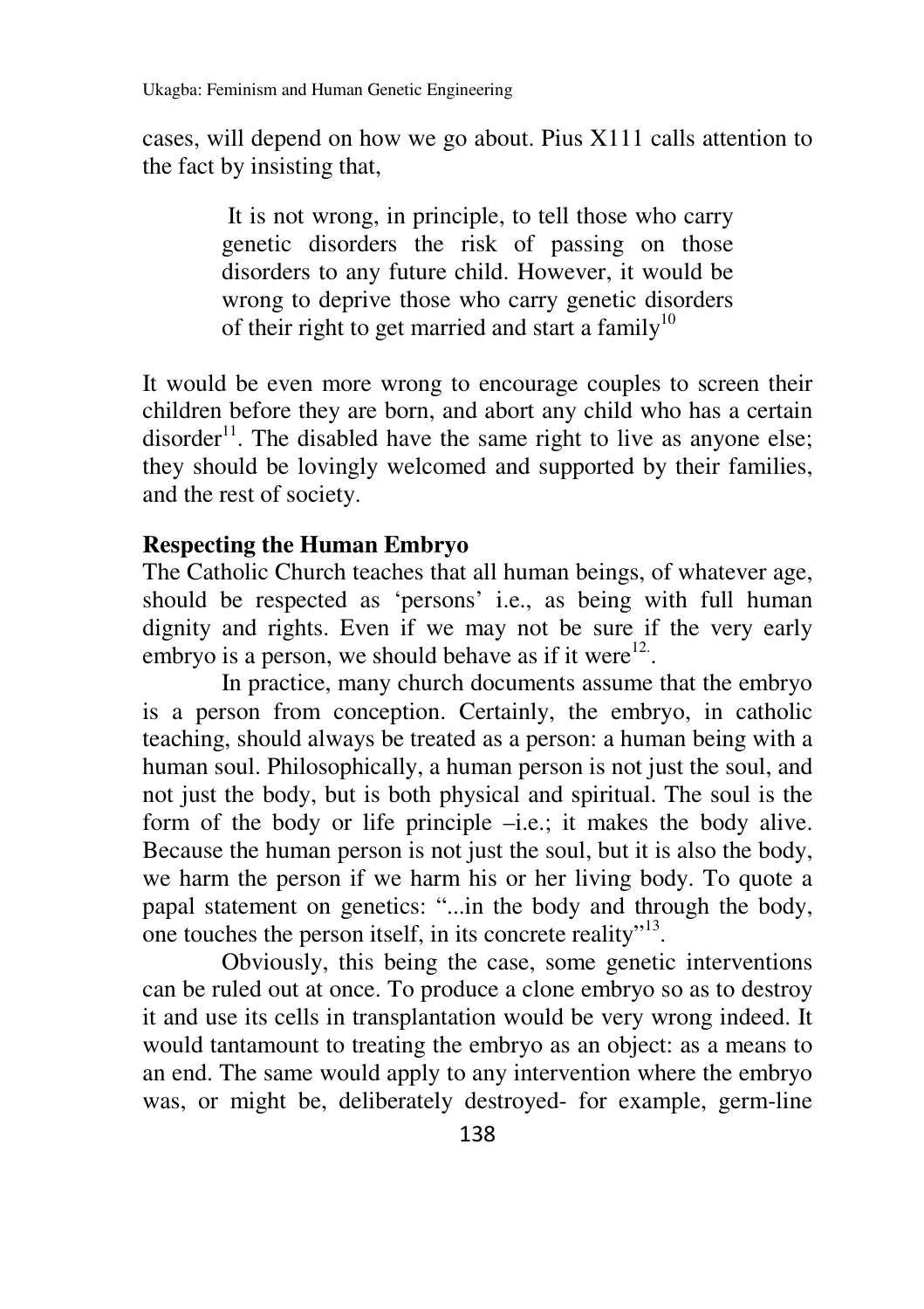therapy where the plan was to throw away those embryos for which the treatment failed. It would certainly apply to experiments where the embryo was subjected to lethal interventions: i.e.; where it w never intended to allow the embryo to survive.

John Paul II insists,

 ...to use an embryo as a pure object of analysis or experimentation Is to attack the dignity of the person and the human race. Indeed, No one has the right to determine the threshold of humanity for an individual being, which would amount to claiming for himself an inordinate power over his fellow  $man<sup>14</sup>$ .

He further stated:

...therefore at no moment in its development can the embryos be the subject of tests that are not beneficial, or of experimentation that would inevitably lead to its destruction or mutilation or irreversibly damage it, for man`s nature itself would be .mocked and wounded. The genetic inheritance is a treasure that belongs or could belong to a unique being who has the right to life and integral human  $growth<sup>15</sup>$ .

If scientists or even our parents had eliminated us while we were still embryos, what would have become of us today, this time of socalled medical expertise? This is conscience searching interrogation.

It is pertinent to observe that there is a scientific argument to this ethical duty to respect embryos. The genetic study of the human DNA ascertains that at conception, the Deoxyribonucleic acid (DNA) is the same for each human person. This implies that what its genetic code at conception age (1 hour) is exactly what is at day 14, at year 10, at year 55, indeed throughout the person`s life.

The developmental factors are nothing but developmentbuilding on what his DNA was already. To eliminate any embryo as some feminists argue is to eliminate a human being. Some scientists debate on the exact origin of human life. When does life begin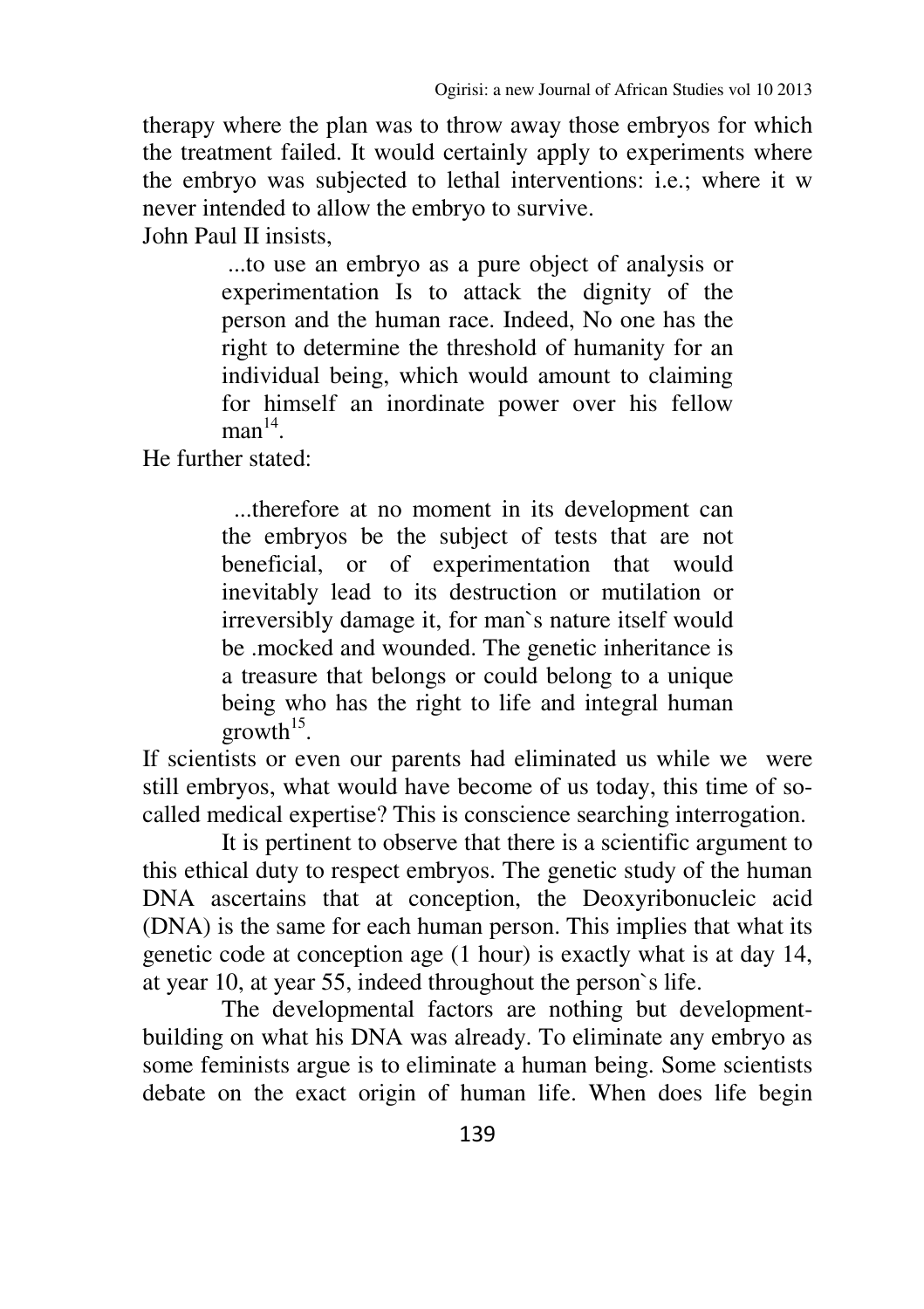remains an ongoing debate for some. Is it at hour one, day one, day 14 or some even settle for only at birth? Anything not yet born and kept in the lapse of the mother is not yet a human being.

It is very important to observe her that it is not the number of days one stays in this world that makes a person, person. According to Iroegbu:

> It is the reality of conceived at all, of having the composition of the DNA of personhood and above all of being granted body .and soul by God the creator and fashioner of all lives, including laboratory- lives. At the point of conception (natural or artificial), God always grants each composition the animating soul. It is this power that makes the being become human like others, a rational animal, an embodied soul and a living human being. And once the soul is given, the being is fully human. It is the imago Dei (image of God). It deserves fullest reverence<sup>16</sup>.

### **Heterogeneous IVF is Problematic**

The church opposes IVF even without such further interventions as selecting or manipulating sperm or ova or embryos so as to have 'designer babies'. Are there rational grounds for this opposition? Some Catholic scholars have attempted some answers. When a child is sexually conceived in marriage, by parents who are open to life,(i.e.; not using contraception) the child comes into being in a way which is suited to express the parents 'unreserved self-giving'. The couple can in this way give themselves, and accept each other, unconditionally, without "keeping back" their fertility or their permanent commitment.

Whether or not their action does result or can result-in a new human being (they will not always be fertile) it is the kind of act which is worthy of resulting in a new human being. It is God who creates the human soul, however, the married couple lay themselves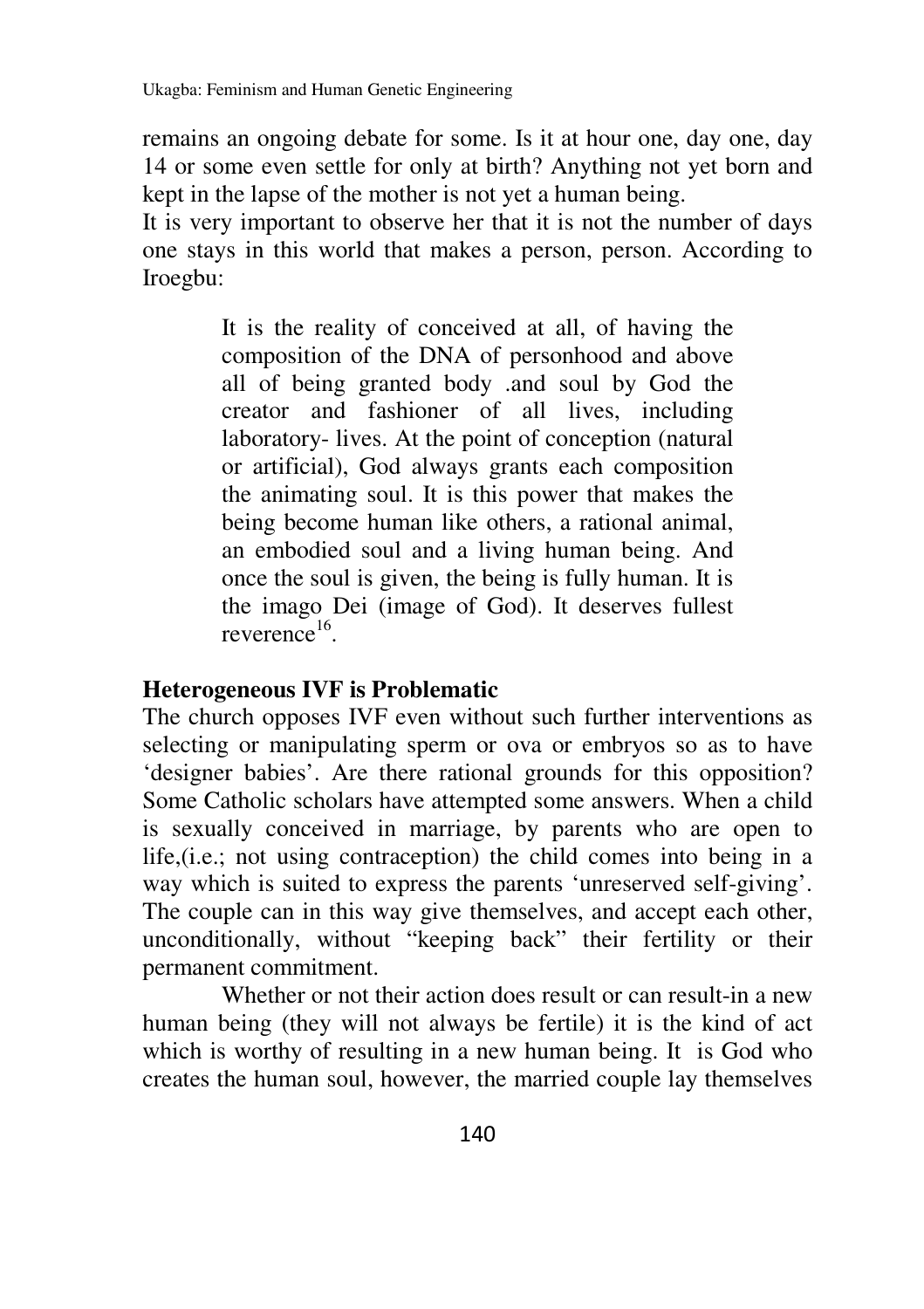open to doing what may culminate, in the right conditions, in God`s act of creation. The couple are prepared, by giving themselves in a way which is open to a further gift of life, to see the child as a gift they receive, not a product they produce.

In contrast, IVF embryos are not received by the couple as an outcome of sexual self-giving. Rather, IVF embryos are produced, like manufactured objects, not by an interpersonal act but by the manipulation of materials.

The case of using sex cells from various persons and combining them to produce human embryos raises problems that can complicate life more than one thinks at the beginning. For instance to get a donor man or woman to offer or sell her sex cell to fertilize that of the partner in marriage has yielded to court cases that are intractable. If the generosity of the donor is altruistic, one could argue that the help rendered to the couple who has now a child is more than the tensions.

This is why Janet D McDowell argues that ``conceptions through IVF ought to not simply be tolerated; they should be celebrated, for they enable otherwise infertile couples to join in passing along the gift of life"<sup>17</sup>. Iroegbu observes that the above assertion is an optimist viewpoint worth respect. However, it does not remove the difficulties associated with the complications of new birth technologies.

Embryo transfer, ova and embryo banking, now being done in countries like Australia, though these help in making genetically connected families, they run significant risks of confusing lineage, distorting traditional family structures, and/ or depersonalising human reproduction $18$ .

### **The Church on Cloning and Stem Cell Research**

The teaching of the Catholic Church with reference to cloning and stem cell research is unambiguous. While being pastorally conscious of its mission of healing and helping people and groups in needs, the church goes on to warn about abuses and possible manipulation by science of our very parts, our persons and our human values and intimate family relationships. The church is not an enemy of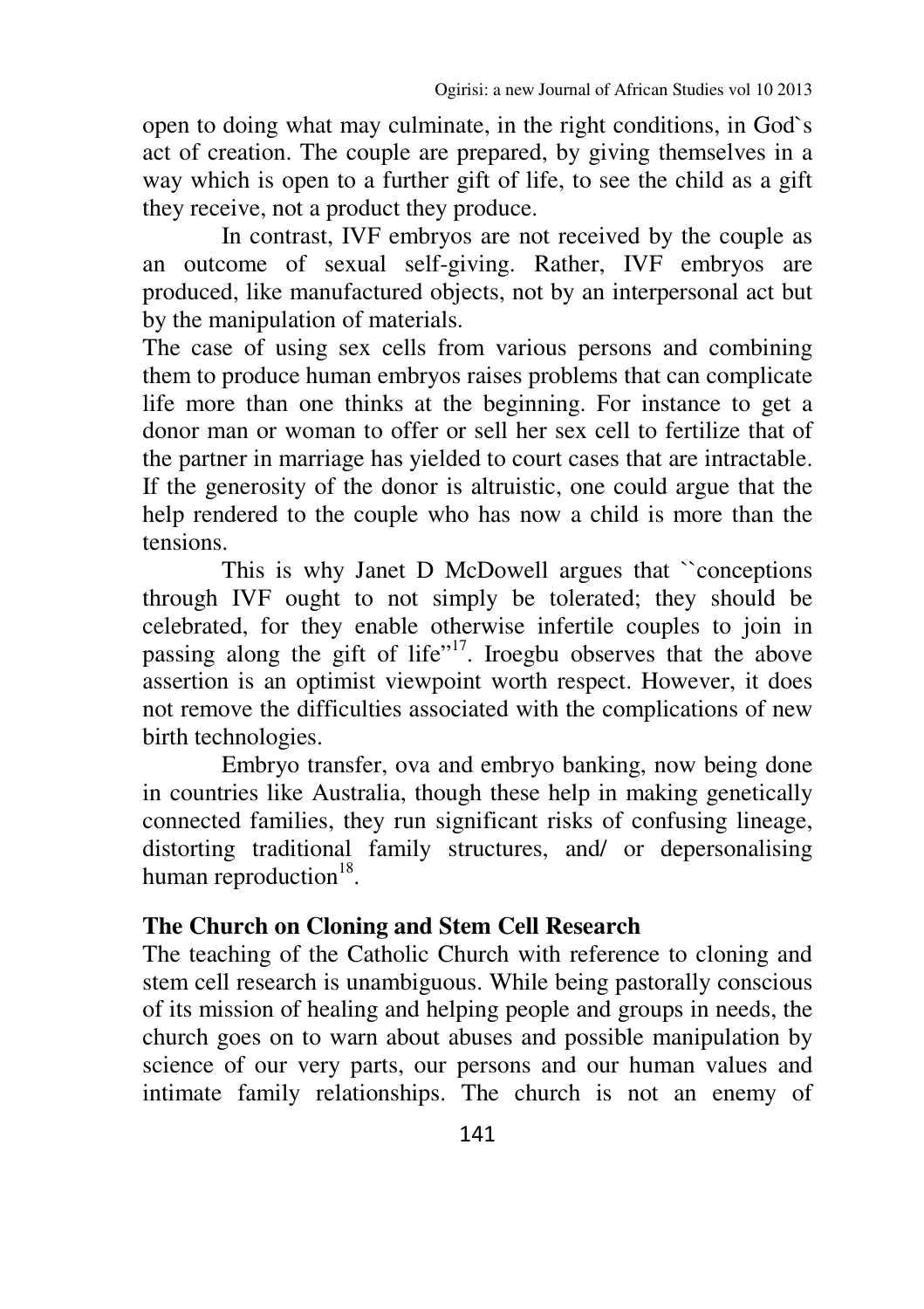research. Yet as Iroegbu observes: "the church is not a blind promoter of research; research must be true, objective and formative, not deformative. Indeed she has the position that sees research as for man and not man for research"<sup>19</sup>.

On this note the outspoken Archbishop of the diocese of Cologne in Germany, Joachim Cardinal Meisner has said, in the overall tradition of ecclesiastical teaching on medical research and practice, that though a forerunner in speaking against risks and abuses, the church has nevertheless been in strong defence of positive research. By positive research is to be understood, in the words of the Cardinal, the research 'that is devoted to and has its limits in the dignity of the human person'.

 In respect to the research on stem cells, only that type of research on stem cells is to be ethically justified, which does not kill or lead to the killing of human embryos or the human foetus. They are not moral those researches that are done for purely research or non-therapeutic purposes, just to use the human parts and discard them at will after the research. Such an approach makes man a means rather than an end, an object rather than subject. We should not make some persons mere means to others $^{20}$ .

Cloning, on the other hand, if it ever became a safe and feasible procedure, would have much in common with IVF, as a form of manufacturing children involving their quality control. However, there are features of cloning which make it even worse preparation for accepting the child who would result. Apart from the features it shares with IVF, cloning also raises other problems concerning the deliberate production of a child who is a genetic copy- though not a perfect copy- of some existing person.

Children need a sense of separateness both from their parents and from others. They need to feel free to live their own lives. The fusion of the parent`s genetic contributions to form a new and distinct individual presents itself as at once a symbol of relatedness, and at the same time one of difference. The child is genetically related to both parents, but is still genetically unique, just as his or her life is both a new start and owes a debt to the past. The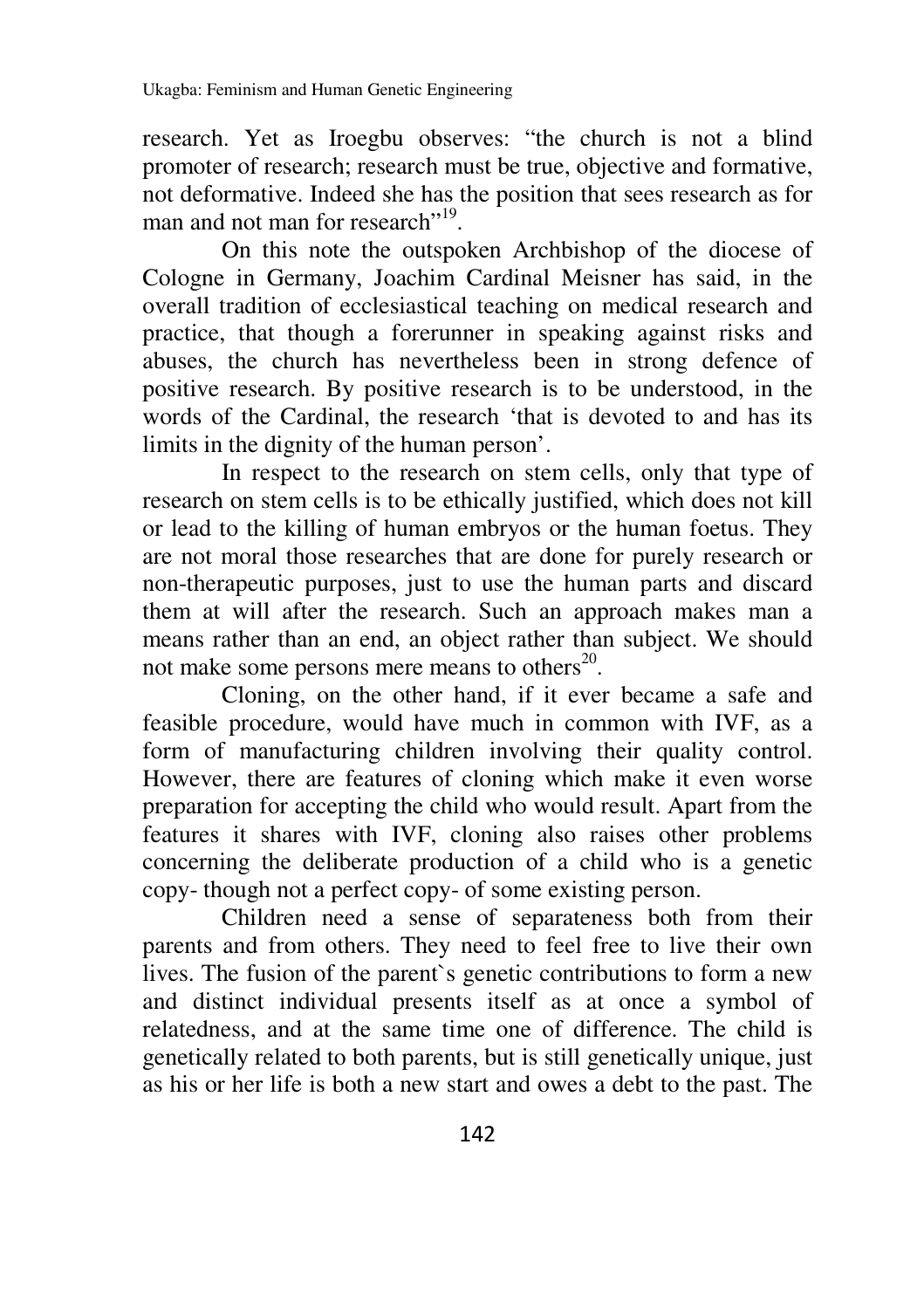visible difference of the child from the parent-and normally, from his or her siblings- reminds all concerned that he or she is a separate human being with a separate life to lead.

Parenthood involves- or should involve- acceptance of the child as a new human person. However, parents are all too often tempted to try to control the child in inappropriate ways, and to withhold their love or acceptance if the child is not the kind of child they want. Cloning will do nothing to help parents guard against this particular temptation, as cloning is itself a very strong form of parental control.

 Closely connected with cloning is genetic enhancement. In principle, the church is not opposed to enhancement intervention *per se*. Enhancement may be positive or negative. Positively, parents are generally concerned to make their children `better` in a range of different ways which are not `mechanical`, but involve the child using his or child natural abilities. For example, they give the child violin lessons, or tutoring in maths. Negatively, parents do sometimes intervene `mechanically` on their children, intending to confer on them some non-medical benefit.

Watt is of the view that the wish for mechanical nonmedical enhancement-for oneself or one`s children may express a moral vice such as vanity, greed or self-absorption.(Cheating at sports through drug enhancement). It may divert people away from projects where they give each other mutual help into more solitary, depersonalised forms of self-improvements. A child may be teased by her classmates because she is somewhat slow, or somewhat unattractive: here the priority should be to change the attitude of the classmates, not the child herself<sup>21</sup>.

Consequently, enhancement whether Germ-line genetic or somatic therapy, may involve a failure of respect for the person enhanced, it may also involved a misuse of time, money and attention which should have been spent on other worthwhile ventures. Above all, both Germ-line therapy and somatic therapy raise some moral problems concerning genetic relationships. Earlier in this work, we looked at the suggestion that feminists with mitochondrial disease could have IVF using only the nucleus from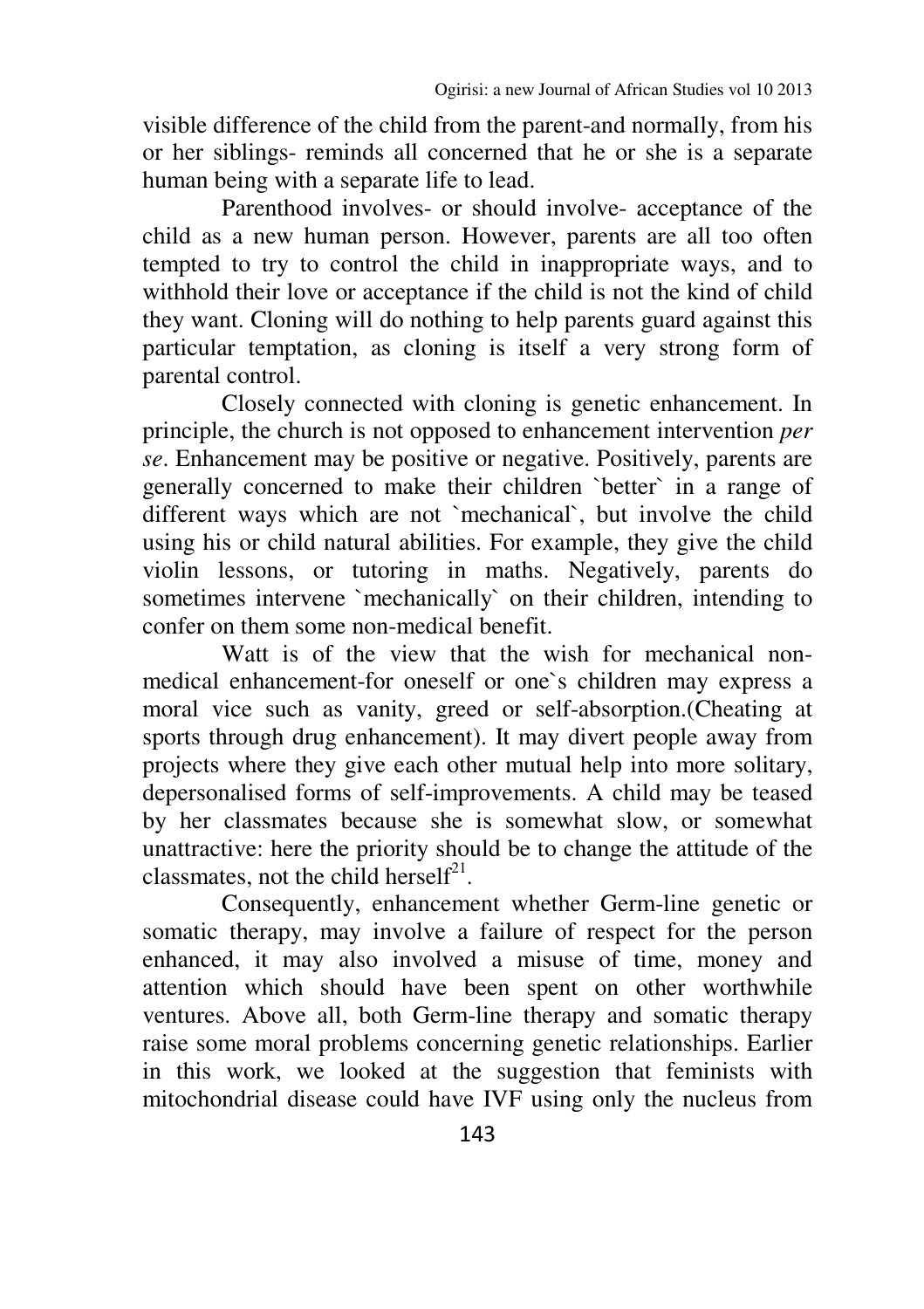their own ovum, which would be placed in the ovum of another woman prior to fertilization. Such a fragmentation of motherhood would be morally wrong, quite apart from the issue of the nonsexual production of the child. The church insists that we should not deliberately create a child with more than one candidate for the role of mother, nor should women help conceive children they do not intend to bring up.

Feminists' reproductive right does not confer on women the audacity to be reckless in the reproduction or non-reproduction of babies. Children need to feel secure in their identity, and accepted by their parents. 'Rival' parents who take no part in their upbringing will do nothing to provide them with this sense of security.

## **Conclusion**

The Catholic Church investigates man as a psycho-somatic being, a being so to say who exist both materially and immaterially. It would amount to a metaphysical extravaganza to cognize man spiritually, but equally, it is essentially wrong to conceive man materially. The spiritual aspect of man, in the context of existence, cannot be comprehended without reference to the body and vice versa. Sometimes the body or the soul may be diseased and this can trigger some negative effects on each other.

Materially, genetic disorders are bad in themselves and through man`s power of auto-transcendence, he seeks always and everywhere to eliminate the various illness that keep him down from realising his great potentials. However, illness is not the ultimate evil, and good can come from illness both for the person affected and for the rest of society. There is nothing degrading in being dependent on others, as many people inevitably are, on the contrary, this can build community of people between human beings.

While the Catholic Church, in particular, has always been involved in curing the sick, she has also been involved in supporting those who cannot be cured. The church has also emphasized what many sick and disabled people themselves believe, that much good can come from accepting our bodily limitations.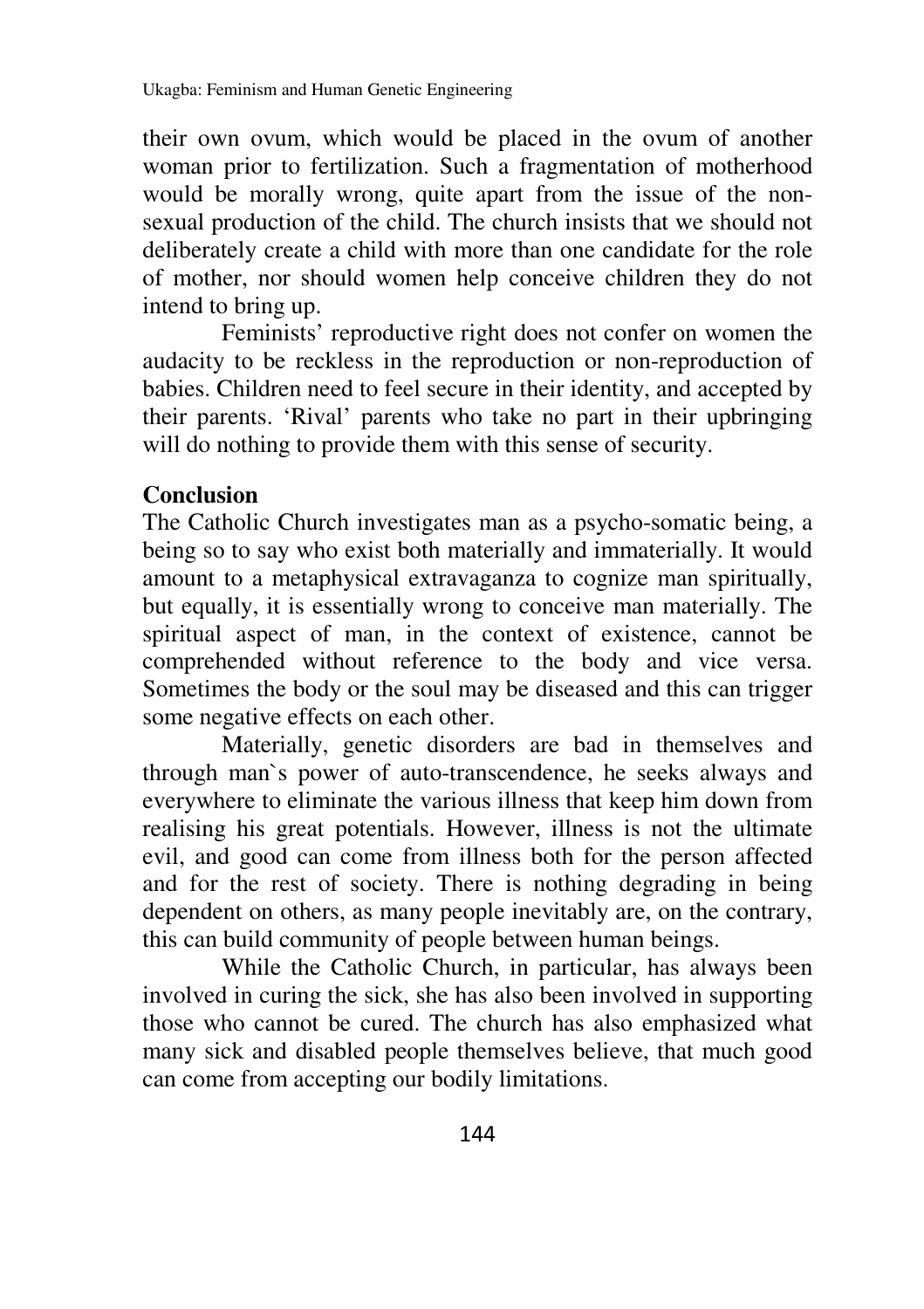Christians and other men of good will should be careful to ensure that in trying to treat some condition, we continue to value those human beings who have that condition. Most often than not, the affected individual, in clinical genetics, is treated as something to be literally discarded if he or she cannot be cured. It is pertinent to note, that all human beings must be respected, whether they are adults or children, including children in the womb or very young human embryos.

Feminism in all its ramifications should be able to come to terms with the moral imperatives that are universal and timeless. Despite the fact that they`ve been victims of various kinds of discrimination, exploitation oppression, they should not, in reverse discrimination, turn a destructive tendency towards the infant, the unborn, the infirm. They should, in the spirit of motherhood, take up these greatest challenges of our time and promote a culture of life of everybody.

Sickness, sufferings may come our way from time to time, but perhaps it is through some major of suffering that we can overcome the cross, it is through losing ourselves for the sake of something greater that we can gain it back.

We shall therefore conclude with this clarion call from Iroegbu, the author of the "Kpim Series" in Philosophy,

> This is a clarion call to respect lives, all lives, including the life of the human embryo. Life may never be wilfully destroyed in the name of research. Life is life, and all life is equal. This is fundamental ethical Imperative. It is the bottom line of all our study, research and preoccupation with science, art, with medicine $2<sup>1</sup>$ .

*\*George Uzoma Ukagba PhD is a Senior Lecturer in the Department of Philosophy and Religions, University of Benin, Benin City.*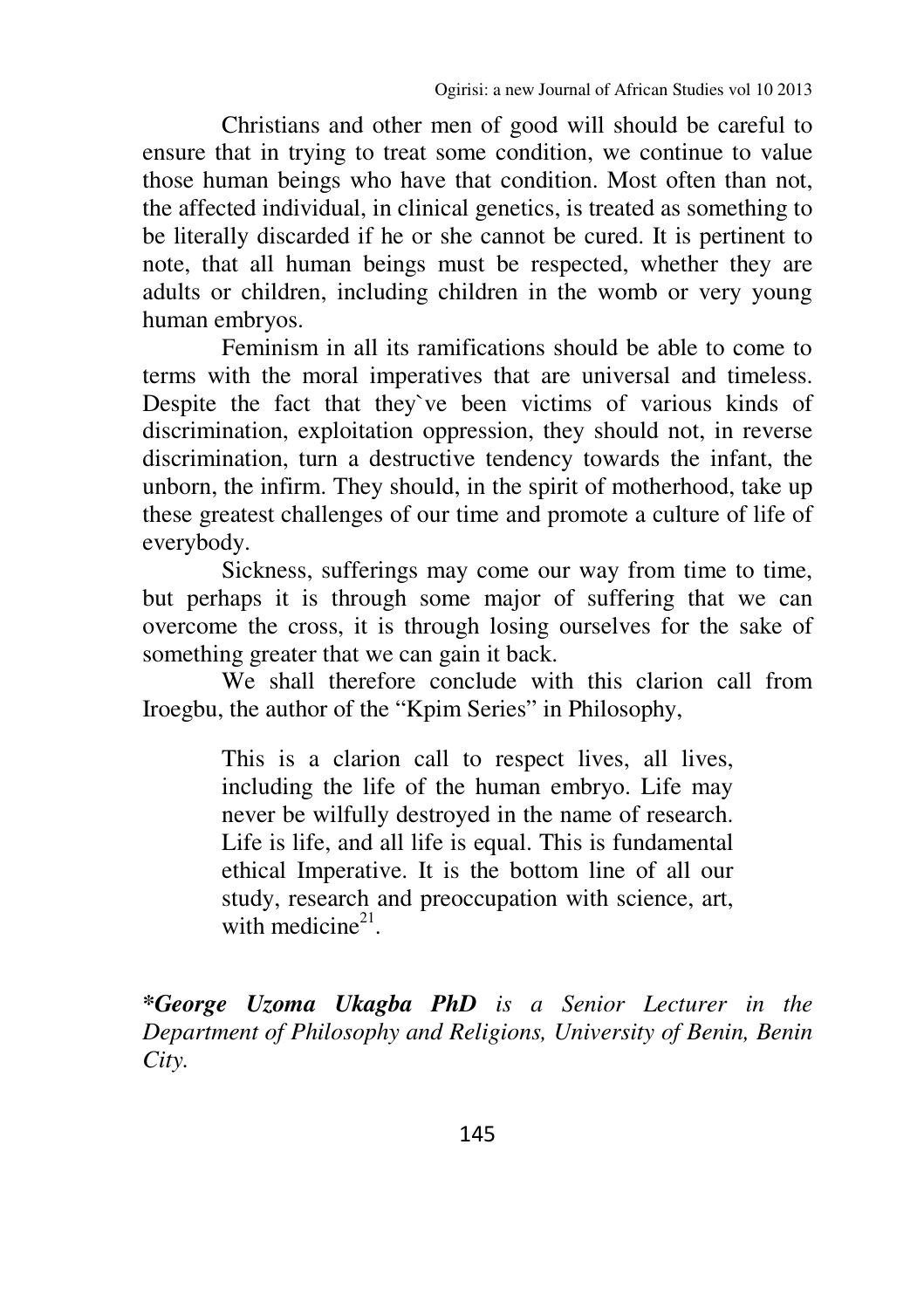# **References**

- 1. P. Iroegbu, ``Medical Practice: Experimentation with Human Subjects, transplants, Placebo" in *Kpim of Morality: Ethics: General, Special and Professional* (eds) by P.Iroegbu and A.Echekwube.[Ibadan: Heinemann Educational Books, 2005] p.570
- 2. H.Watt, *Gene Therapy And Human Genetic Engineering.* [London: Catholic Truth Society and the Linacre Centre, 2001] p.5
- 3. Ibid; p.7
- 4. Ibid; p.11.
- 5. P.Iroegbu, ``Ethics of Science and Technology" in *Kpim of Morality: Ethics: General, Special and Professional, (eds)*  by P.Iroegbu and A.Echekwube. [Ibadan: Heinemann Educational Books, 2005] p.350.
- *6.* See Religious Tolerances. Org Human Reproductive and Therapeutic Cloning,

*http://www.religioustolerance.org/cloning.htp,p.2.* 

- 7. S.A.Watkins, M.Rueda, M.Rodriguez, *Introducing Feminism,* [Cambridge: Icon Books Ltd, 1999] p.161.
- 8. Watt, op.cit; p.16.
- 9. P.Iroegbu, ``Gene Therapy and Gene Mapping: Ethical Undercurrents" in *Kpim of Morality* op.cit; p.614.
- 10. Pope Pius x111, Address to Primum Symposium Geneticae Medicae, Sept. 7, 1953, p.3
- 11. John Paul 11, *Evangelium Vitae* paragraph 63.
- 12. Ibid; p.60.
- 13. John Paul 11, *The Ethics of Genetic Manipulation,* Address to the World Medical Association, Oct.29.1983.
- 14. John Paul 11, *Society must protect embryos*,(Address to a working party on the legal and clinical aspects of the Human Genome Project, November 20, 1993).
- 15. Ibid;